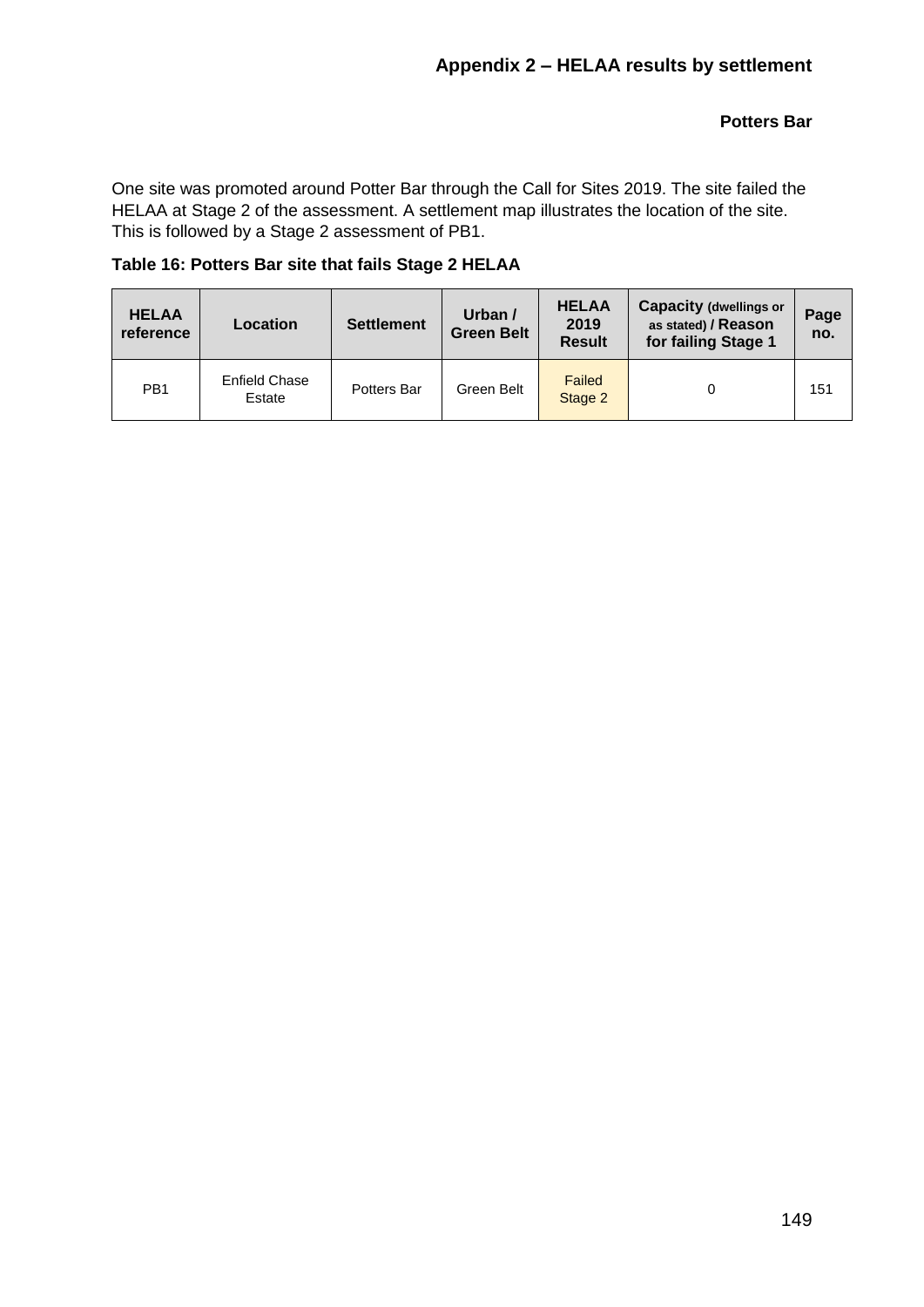

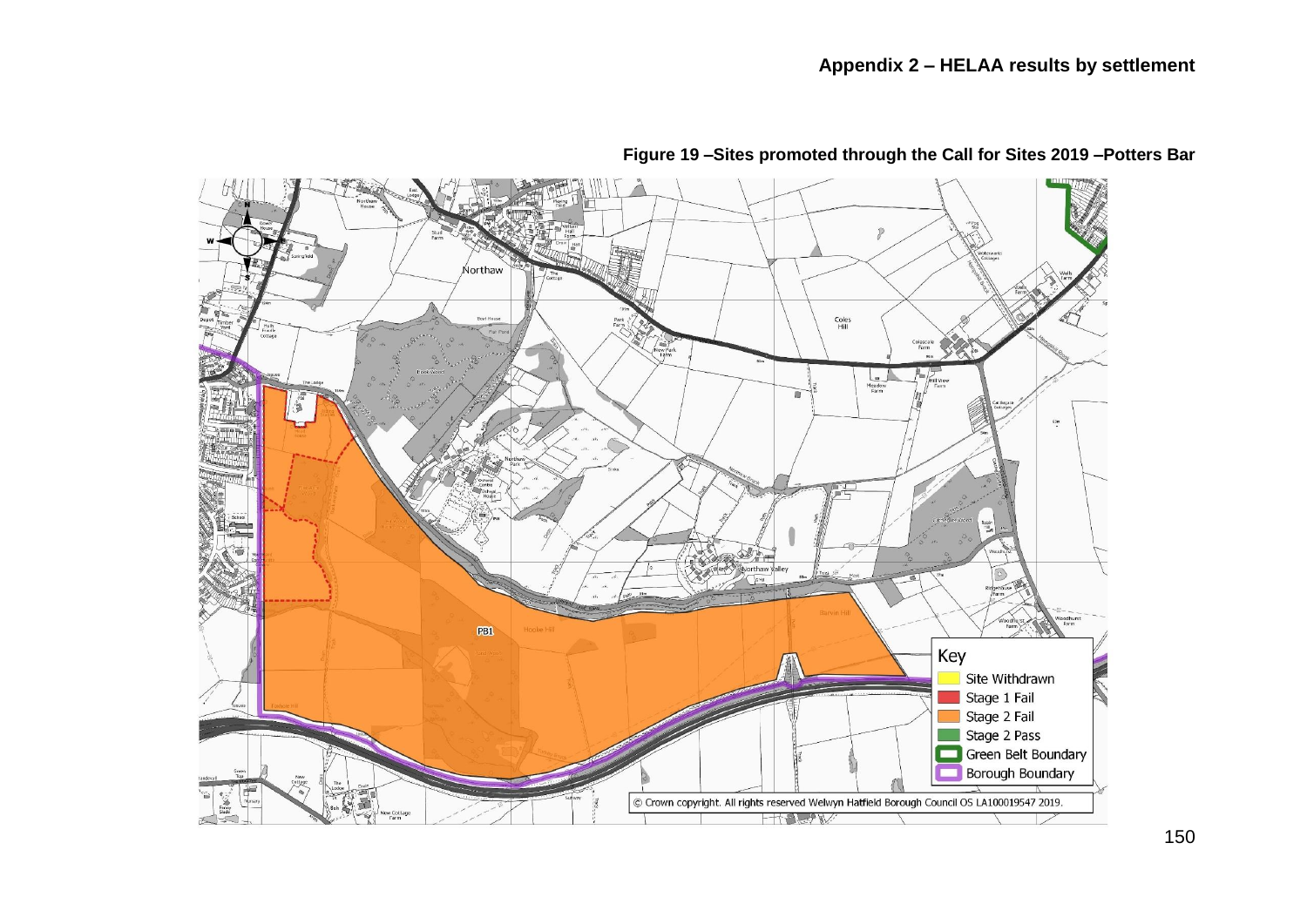## **STAGE 2 ASSESSMENTS**

٦

| <b>Site Reference:PB1</b>                                                                                                                                     |                                                                                                                                                                                                                                                                                                                                                                                                                                                                                                                                                                                                                                                                                                                                                                                                                                                      |                                                                                                                                                                 | Site name: Potters Bar, South of Coopers Lane Road                                                                                                                                                                                                                                                                                           |  |
|---------------------------------------------------------------------------------------------------------------------------------------------------------------|------------------------------------------------------------------------------------------------------------------------------------------------------------------------------------------------------------------------------------------------------------------------------------------------------------------------------------------------------------------------------------------------------------------------------------------------------------------------------------------------------------------------------------------------------------------------------------------------------------------------------------------------------------------------------------------------------------------------------------------------------------------------------------------------------------------------------------------------------|-----------------------------------------------------------------------------------------------------------------------------------------------------------------|----------------------------------------------------------------------------------------------------------------------------------------------------------------------------------------------------------------------------------------------------------------------------------------------------------------------------------------------|--|
|                                                                                                                                                               | <b>Site details</b>                                                                                                                                                                                                                                                                                                                                                                                                                                                                                                                                                                                                                                                                                                                                                                                                                                  |                                                                                                                                                                 |                                                                                                                                                                                                                                                                                                                                              |  |
|                                                                                                                                                               |                                                                                                                                                                                                                                                                                                                                                                                                                                                                                                                                                                                                                                                                                                                                                                                                                                                      | Settlement:<br>Ward<br>Site area                                                                                                                                | <b>Potters Bar</b><br>Northaw and Cuffley<br>149ha (a potential<br>developable area of 13ha<br>subsequently promoted, this<br>is shown with a dotted line)                                                                                                                                                                                   |  |
|                                                                                                                                                               |                                                                                                                                                                                                                                                                                                                                                                                                                                                                                                                                                                                                                                                                                                                                                                                                                                                      | <b>Site context</b><br>Green Belt / Urban:<br>Previously developed:<br>Land use/character                                                                       | Greenbelt<br>No<br>Agriculture (part vacant),<br>woodlands. Large fields<br>defined by watercourses,<br>fencing and hedgerows.                                                                                                                                                                                                               |  |
| Map © Crown copyright. All rights reserved Welwyn Hatfield Borough<br>Council LA100019547 2019                                                                |                                                                                                                                                                                                                                                                                                                                                                                                                                                                                                                                                                                                                                                                                                                                                                                                                                                      | Surrounding land uses<br>and character                                                                                                                          | Located on eastern edge of<br>Potters Bar; north of M25.<br>Housing, school (west),<br>community centre, hamlet,<br>(north), agricultural land.                                                                                                                                                                                              |  |
|                                                                                                                                                               |                                                                                                                                                                                                                                                                                                                                                                                                                                                                                                                                                                                                                                                                                                                                                                                                                                                      | <b>Site promotion</b>                                                                                                                                           |                                                                                                                                                                                                                                                                                                                                              |  |
|                                                                                                                                                               |                                                                                                                                                                                                                                                                                                                                                                                                                                                                                                                                                                                                                                                                                                                                                                                                                                                      | Source of promotion<br>Land use promoted                                                                                                                        | Landowner<br>Housing and supporting<br>infrastructure                                                                                                                                                                                                                                                                                        |  |
| Site suitability considerations                                                                                                                               | <b>Comments</b>                                                                                                                                                                                                                                                                                                                                                                                                                                                                                                                                                                                                                                                                                                                                                                                                                                      |                                                                                                                                                                 |                                                                                                                                                                                                                                                                                                                                              |  |
| Policy framework:<br>Adopted Development Plan<br>Submitted Local Plan<br>Waste/Minerals Local Plan<br>National policy                                         | District Plan (2005): GBSP1, GBSP2: Green Belt; IM2 Planning<br>Obligations (and SPD); RA10 Landscape Character Area; R15<br>Wildlife Site; R17 Trees, Hedgerow, Woodland; RA28: R19 Noise;<br>M1 Integrating Transport, Land Use; D5: Design for Movement<br>Draft Local Plan (2016): SP3 Settlement Strategy and Green Belt<br>boundaries; SADM2: Highway Network and Safety; SADM16<br>Ecology, Landscape; SADM18 Environmental Pollution; SP13:<br>Infrastructure<br>Minerals LP (2007): Not in a preferred area for mineral working<br>Waste Local Plan (2012): Policy 12: Sustainable Design,<br><b>Construction and Development</b><br>NPPF 2019: Section 9 Promoting Sustainable Transport; Section 14:<br>Challenge of climate change, flooding; Section 15: Conserving,<br>enhancing natural environment.<br>Local Transport Plan 4 (2018) |                                                                                                                                                                 |                                                                                                                                                                                                                                                                                                                                              |  |
| Physical constraints:<br>Access to the site<br>Infrastructure location/capacity<br>Ground conditions<br>Contamination<br>Pollution<br>Hazardous risk<br>Other | $\bullet$<br>٠                                                                                                                                                                                                                                                                                                                                                                                                                                                                                                                                                                                                                                                                                                                                                                                                                                       | Promoter indicates vehicular access (to a smaller) 'potential<br>There is a narrow pedestrian footway along a short length of<br>highway land or the site area. | developable area' (PDA) may be possible from either an existing,<br>or new access points on Coopers Lane Road (north), or from the<br>west through the creation of new access points (via the adjacent<br>primary school or other areas along the western site boundary).<br>Coopers Lane Road but potential to extend this eastwards within |  |

 $\overline{\phantom{a}}$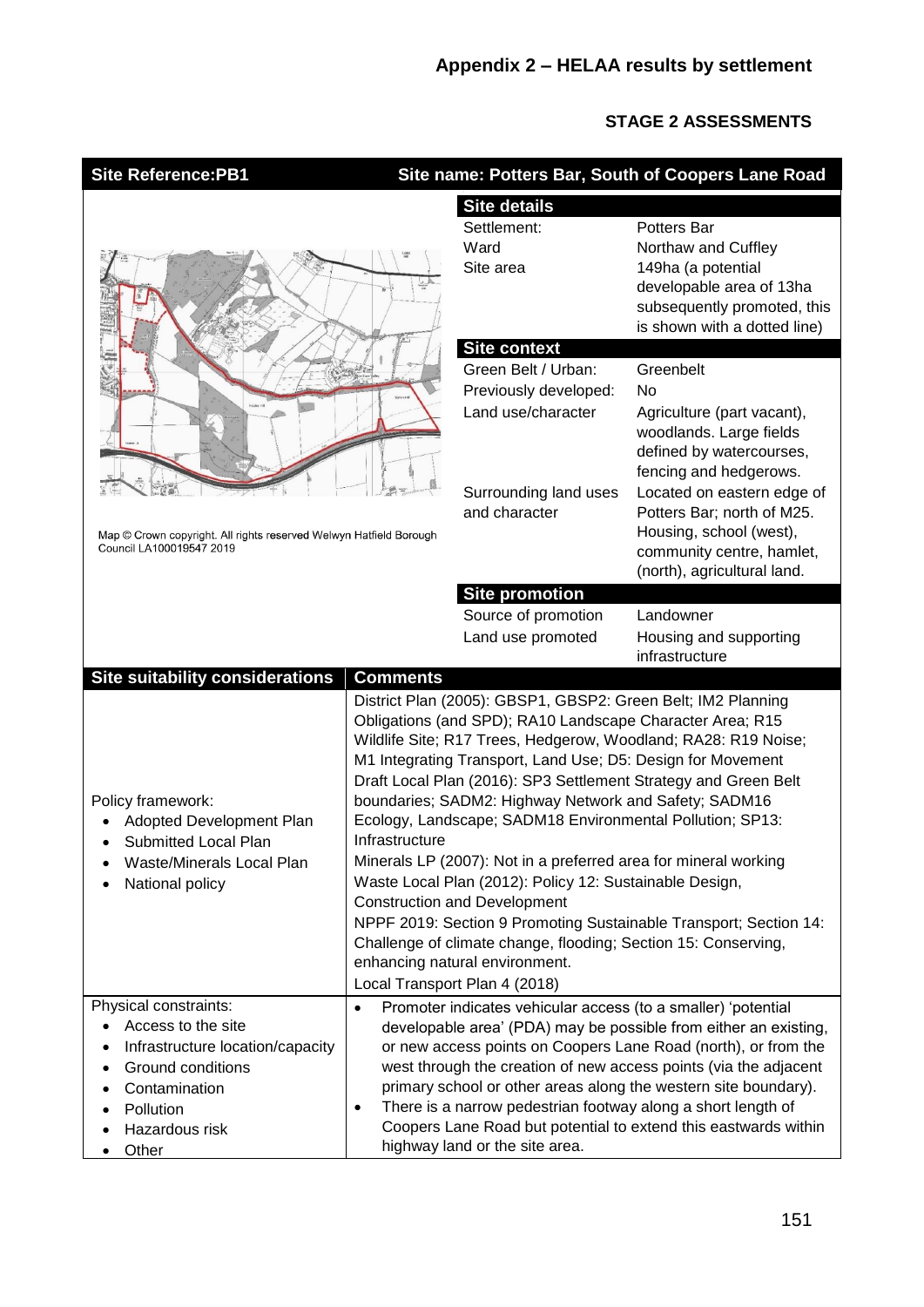| PB1                                                                                                                                                                                                               | <b>Potters Bar, South of Coopers Lane Road (continued)</b>                                                                                                                                                                                                                                                                                                                                                                                                                                                                                                                                                                                                                                                                                                                                                                                                                                                                                                                                                                                                                                                                                                                                                                                                                                                                                                                                                                                                                                                                                                                                                                                |  |  |  |  |
|-------------------------------------------------------------------------------------------------------------------------------------------------------------------------------------------------------------------|-------------------------------------------------------------------------------------------------------------------------------------------------------------------------------------------------------------------------------------------------------------------------------------------------------------------------------------------------------------------------------------------------------------------------------------------------------------------------------------------------------------------------------------------------------------------------------------------------------------------------------------------------------------------------------------------------------------------------------------------------------------------------------------------------------------------------------------------------------------------------------------------------------------------------------------------------------------------------------------------------------------------------------------------------------------------------------------------------------------------------------------------------------------------------------------------------------------------------------------------------------------------------------------------------------------------------------------------------------------------------------------------------------------------------------------------------------------------------------------------------------------------------------------------------------------------------------------------------------------------------------------------|--|--|--|--|
| <b>Physical constraints</b><br>(continued):<br>Access to the site<br>Infrastructure<br>location/capacity<br>Ground conditions<br>Contamination<br>$\bullet$<br>Pollution<br>Flood risk<br>Hazardous risk<br>Other | HCC Highways raise significant concern around whether required<br>$\bullet$<br>visibility splays for access onto Coopers Lane Road can be achieved,<br>the suitability of access points and potential highway safety issues of<br>taking access from the west of the site.<br>Should the site be allocated, early consultation with Thames Water is<br>$\bullet$<br>recommended.<br>94% of the site lies within Flood Zone 1 (lowest risk of flooding). Area<br>$\bullet$<br>along Turkey Brook is within Flood Zones 2 (6%); 3a (5%); 3b (5%).<br>The Environment Agency advise that an 8m buffer zone would be<br>required along Turkey Brook (from the top of bank of the main river).<br>Surface water flood risk affects the whole site: 14% 1:1000yr; 8%<br>$\bullet$<br>1:100yr; 6% 1:30yr).<br>Located outside a Source Protection Zone.<br>$\bullet$<br>A bridleway runs north to south across site (following eastern boundary<br>$\bullet$<br>of the PDA) connecting to M25 underpass.<br>High pressure gas main runs north to south across site (close to<br>$\bullet$<br>eastern boundary of PDA). Will require existing easements to be<br>maintained and appropriate measures taken during construction.<br>Promoter indicates that a small area within the PDA and areas to the<br>$\bullet$<br>east and south of it (within wider site area) may form part of a new<br>35ha (gross) Carbon Woodland as a buffer to the M25.<br>Sand and gravel deposits under the northern boundary of site.<br>$\bullet$<br>Opportunistic extraction of these would be encouraged, if usable<br>minerals identified during development. |  |  |  |  |
| <b>Potential environmental</b><br>impacts:<br>Landscape<br>capacity/sensitivity<br>Landscape<br>character/features<br>Nature conservation<br>Heritage conservation<br>Residential<br>environment/amenity<br>Other | Whilst a substantial 149ha site was originally promoted, the promoter<br>$\bullet$<br>has subsequently indicated a potential developable area (a PDA) of<br>13ha gross, covering the north-west corner of the site off Coopers Lane<br>Road. The promoter suggests that half this area (6.5ha) could be used<br>for landscaping and ecological mitigation/enhancement measures.<br>The PDA is formed by fields, and is defined by dense trees/hedgerows<br>$\bullet$<br>along watercourses with ridge lines that are slightly steep, sloping<br>towards the watercourses.<br>The site lies within Landscape Character Area 53: Northaw Common<br>Parkland – site displays some of the key characteristics of the LCA of<br>ridgelines with valley dips, woodlands, and high hedgerows.<br>Northaw Great Wood SSSI/LNR is located 1.2km to north. The site is<br>$\bullet$<br>within an SSSI impact risk zone but residential development would not<br>trigger a Natural England consultation, at planning application stage.<br>Wormley-Hoddesdonpark Woods SAC is located to the north (3.8km).<br>Potential noise issues for future residents from road traffic.<br>$\bullet$<br>Potential for heritage assets with archaeological potential, which would<br>$\bullet$<br>need to be explored at planning application stage.                                                                                                                                                                                                                                                                                                            |  |  |  |  |
| <b>Contribution to</b><br>regeneration priority areas                                                                                                                                                             | N/A                                                                                                                                                                                                                                                                                                                                                                                                                                                                                                                                                                                                                                                                                                                                                                                                                                                                                                                                                                                                                                                                                                                                                                                                                                                                                                                                                                                                                                                                                                                                                                                                                                       |  |  |  |  |
| <b>Likely market</b><br>attractiveness for the use<br>proposed                                                                                                                                                    | Promoter indicates in-house delivery vehicle is in place to bring site<br>forward. Located on the edge of a large built-up urban area of Potters Bar.<br>This is a high demand area due to its proximity to and links to London.                                                                                                                                                                                                                                                                                                                                                                                                                                                                                                                                                                                                                                                                                                                                                                                                                                                                                                                                                                                                                                                                                                                                                                                                                                                                                                                                                                                                          |  |  |  |  |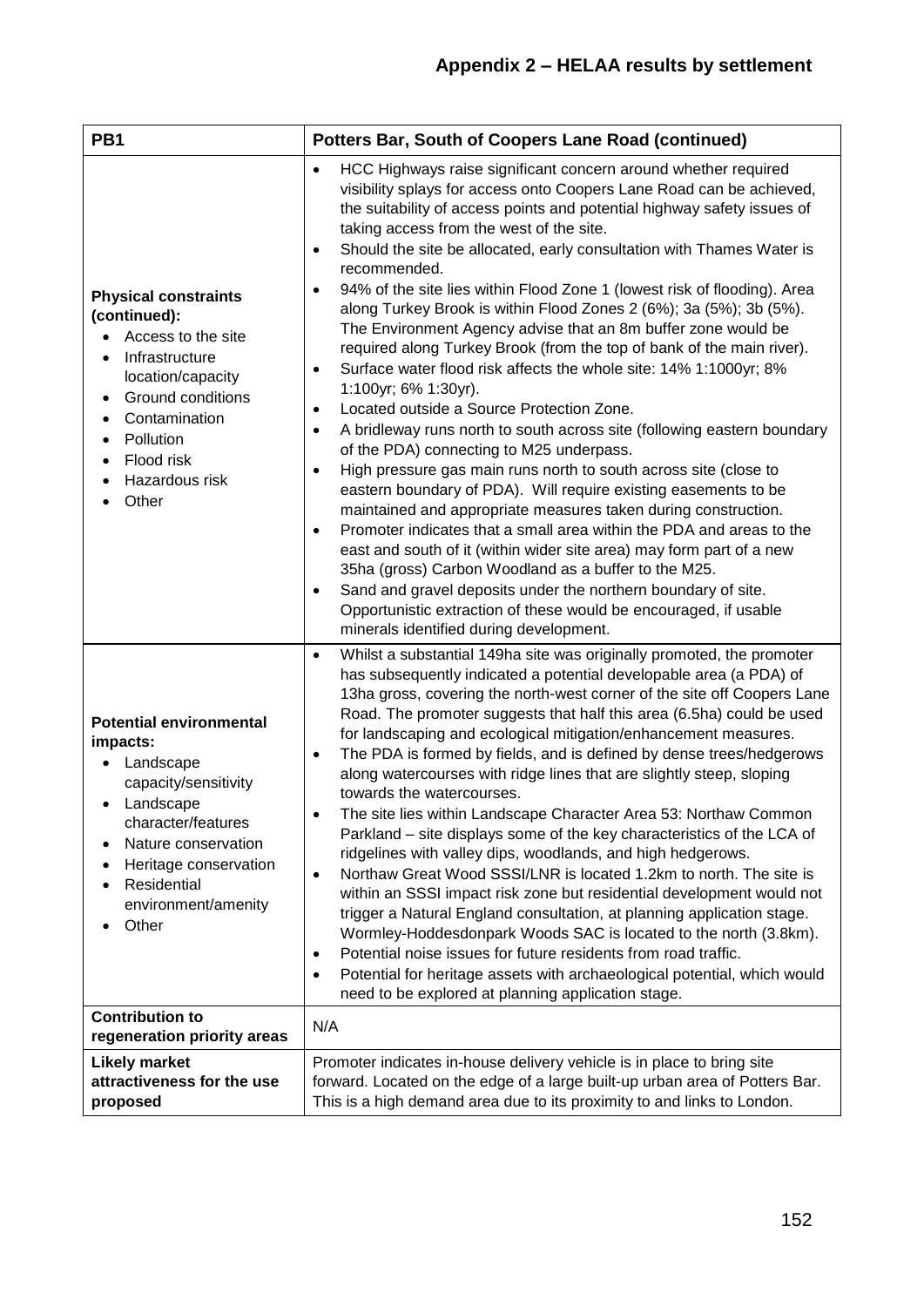| PB <sub>1</sub>                                                                                                                                                                                                               |                                                                                                                | <b>Potters Bar, South of Coopers Lane Road (continued)</b> |                              |                                                      |  |
|-------------------------------------------------------------------------------------------------------------------------------------------------------------------------------------------------------------------------------|----------------------------------------------------------------------------------------------------------------|------------------------------------------------------------|------------------------------|------------------------------------------------------|--|
| <b>Availability</b>                                                                                                                                                                                                           |                                                                                                                |                                                            | <b>Site capacity</b>         |                                                      |  |
| Site ownership                                                                                                                                                                                                                | Single landowner                                                                                               |                                                            | Promoted                     | Promoter indicates a capacity<br>of approx. 200      |  |
| Any known                                                                                                                                                                                                                     | Part of site is let on an agreement,                                                                           |                                                            |                              | dwellings/31dph (within                              |  |
| constraints                                                                                                                                                                                                                   | which can be terminated by serving                                                                             |                                                            |                              | around half of the PDA)                              |  |
|                                                                                                                                                                                                                               | up to 24 months' notice on the grant                                                                           |                                                            | <b>HELAA</b>                 |                                                      |  |
|                                                                                                                                                                                                                               | of a planning permission. Restrictions                                                                         |                                                            | Scenario/                    | $>6$ ha, so 25dpa, applied = 163                     |  |
|                                                                                                                                                                                                                               | in place on the use of land to                                                                                 |                                                            | methodology                  | dwellings (on a net                                  |  |
|                                                                                                                                                                                                                               | agriculture. The promoter considers                                                                            |                                                            |                              | developable area of 6.5ha).                          |  |
|                                                                                                                                                                                                                               | this can be resolved through                                                                                   |                                                            | Other                        |                                                      |  |
|                                                                                                                                                                                                                               | discussion. Original promotion                                                                                 | comments                                                   | Net developable area reduced |                                                      |  |
|                                                                                                                                                                                                                               | indicates availability within 11-15<br>years. (PDA not indicated)                                              |                                                            |                              | to 6.5ha at this stage.<br>However, capacity is zero |  |
|                                                                                                                                                                                                                               |                                                                                                                |                                                            |                              | because the site is considered                       |  |
|                                                                                                                                                                                                                               |                                                                                                                |                                                            |                              | unsuitable for development                           |  |
|                                                                                                                                                                                                                               |                                                                                                                |                                                            |                              | (see below.                                          |  |
|                                                                                                                                                                                                                               | <b>Achievability and deliverability</b>                                                                        |                                                            |                              |                                                      |  |
| Landowner                                                                                                                                                                                                                     | Not indicated                                                                                                  |                                                            | <b>HELAA</b>                 | 0                                                    |  |
| timescales                                                                                                                                                                                                                    |                                                                                                                |                                                            | capacity                     |                                                      |  |
|                                                                                                                                                                                                                               |                                                                                                                |                                                            |                              |                                                      |  |
| Comments                                                                                                                                                                                                                      | Uncertain whether access can be                                                                                |                                                            |                              |                                                      |  |
|                                                                                                                                                                                                                               | provided in line with highway                                                                                  |                                                            |                              |                                                      |  |
|                                                                                                                                                                                                                               | standards.                                                                                                     |                                                            |                              |                                                      |  |
|                                                                                                                                                                                                                               |                                                                                                                |                                                            | <b>HELAA</b> density         | N/A                                                  |  |
| Viability issues                                                                                                                                                                                                              | Uncertain what costs may be<br>associated with achieving access,                                               |                                                            |                              |                                                      |  |
| e.g. to the west if land acquisition                                                                                                                                                                                          |                                                                                                                |                                                            |                              |                                                      |  |
|                                                                                                                                                                                                                               | necessary, or to the north if                                                                                  |                                                            |                              |                                                      |  |
| enhanced construction techniques                                                                                                                                                                                              |                                                                                                                |                                                            |                              |                                                      |  |
|                                                                                                                                                                                                                               | prove necessary due to proximity of                                                                            |                                                            |                              |                                                      |  |
|                                                                                                                                                                                                                               | high pressure gas main.                                                                                        |                                                            |                              |                                                      |  |
|                                                                                                                                                                                                                               |                                                                                                                |                                                            |                              |                                                      |  |
| Deliverability                                                                                                                                                                                                                | N/A                                                                                                            |                                                            |                              |                                                      |  |
| estimate<br><b>Conclusions</b>                                                                                                                                                                                                |                                                                                                                |                                                            |                              |                                                      |  |
|                                                                                                                                                                                                                               |                                                                                                                |                                                            |                              |                                                      |  |
|                                                                                                                                                                                                                               | The site, as originally submitted, is of a significant scale (149ha) and is located on the eastern edge of the |                                                            |                              |                                                      |  |
|                                                                                                                                                                                                                               | large urban area of Potters Bar. The promoter is seeking grant funding to take forward a Woodland Carbon       |                                                            |                              |                                                      |  |
| Fund project. As part of this, the western third of the site has been identified for the planting of 35,000 trees<br>to bolster existing woodland sections, improve public access and natural resources, and help counter the |                                                                                                                |                                                            |                              |                                                      |  |
| negative impacts of the M25.                                                                                                                                                                                                  |                                                                                                                |                                                            |                              |                                                      |  |

The promoter has subsequently indicated that circa 13ha of the north-west part of the wider site could form a much smaller 'potential development area' (PDA). The extent of the PDA is shown on the site map with a red dotted line. However, the promoter does not envisage all of the PDA being developed for housing. At this stage, the promoter envisages that around 200 dwellings could be delivered on 6.5ha with the remaining 6.5ha being used for landscaping and potential ecological mitigation and enhancement measures.

The promoter has indicated that vehicular access to the PDA may be possible from three existing points off Coopers Lane Road: a field gate at the western end; the access serving the former stables; and the bridleway access at eastern end of the PDA.